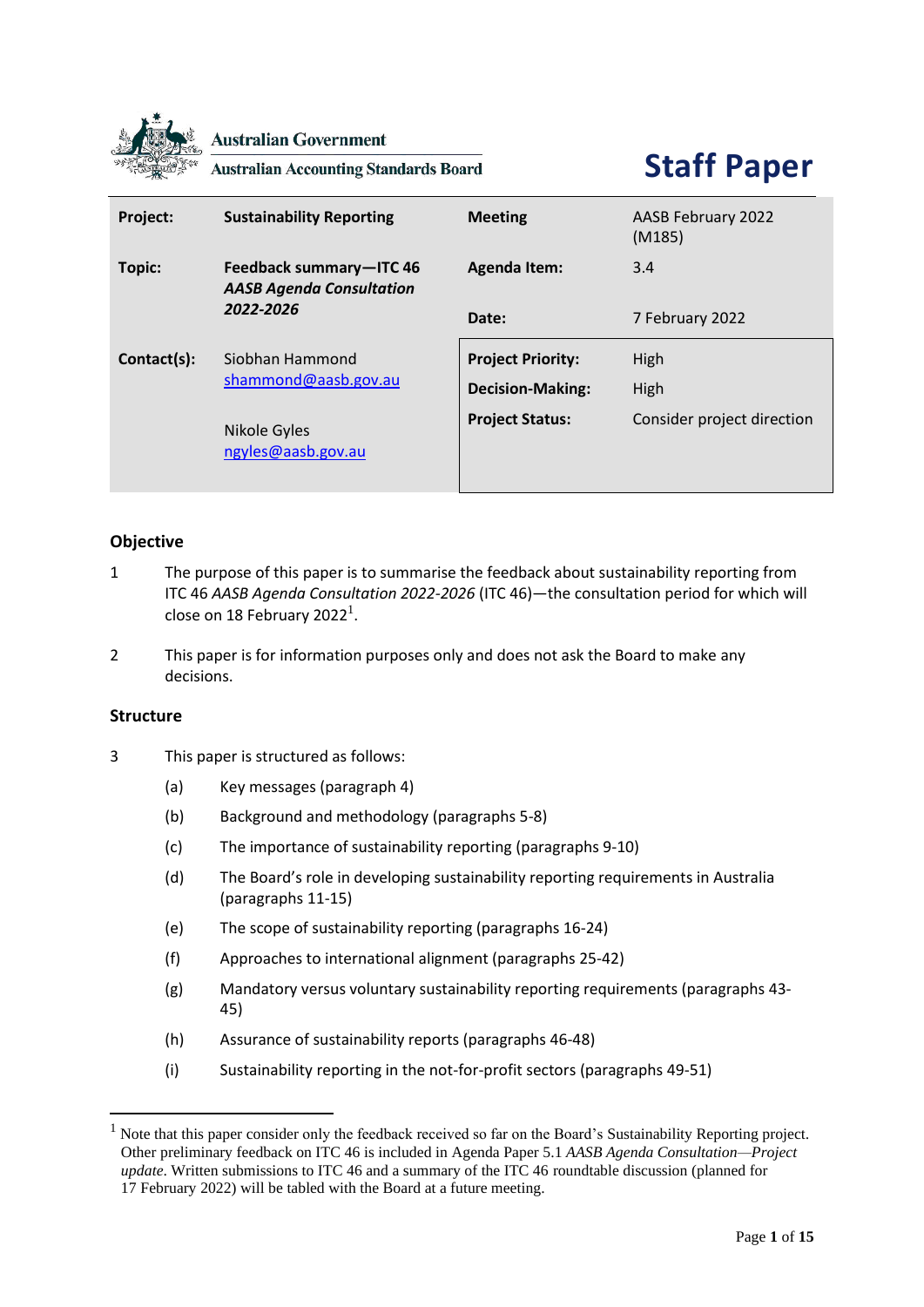- (j) Incorporating sustainability into the accounting standards (paragraphs 52-53)
- (k) Other feedback (paragraphs 54-55)
- (l) Question to Board members
- (m) Appendix A: Demographic information.

#### **Key messages**

- 4 Respondents provided a wide range of feedback to the Board about the potential scope and direction of a project addressing sustainability reporting:
	- (a) *The importance of sustainability reporting* (see paragraphs 9-10)—All respondents commented that sustainability reporting is important to them. Most respondents observed an increase in demand from a wide range of stakeholders for more transparent, consistent and comparable sustainability information, with some highlighting the potential economic consequences should Australia not meet that global demand.
	- (b) *The Board's role in developing sustainability reporting requirements in Australia* (see paragraphs 11-15)—Almost all respondents were supportive of the Board expanding its scope of activities to include sustainability reporting.
	- (c) *Scope of sustainability reporting* (see paragraphs 16-24)—Almost all respondents highlighted that the scope of sustainability reporting is broad and (i) includes both financial and non-financial information; (ii) its objectives differ from that of financial reporting; (iii) its primary users are not limited to the primary users of general purpose financial reports; and (iv) covers a wide range of matters that extends beyond just climate reporting.
	- (d) *Approaches to international alignment* (see paragraphs 25-42)—Almost all respondents commented that the Board should consider international alignment as a priority in developing a sustainability reporting framework or standards for Australia. However, there were mixed views about which international approach the Board should align to.
	- (e) *Mandatory versus voluntary sustainability reporting requirements* (see paragraphs 43-45)—Most respondents, including preparers, expressed their support for the development of mandatory sustainability reporting requirements for the for-profit sector in Australia.
	- (f) *Assurance of sustainability reports* (see paragraphs 46-48)—Most respondents commented that when the Board thinks about standard-setting in the context of sustainability reporting, it should also consider the auditability of sustainability information.
	- (g) *Sustainability reporting in the not-for-profit sectors* (see paragraphs 49-51)—Almost all respondents from the not-for-profit sectors commented that sustainability reporting requirements should first be developed for the for-profit sector and then later expanded to include the not-for-profit sectors.
	- (h) *Incorporating sustainability into the accounting standards* (see paragraphs 52-53)— Some respondents highlighted that the Board should consider updating existing requirements and guidance in the AASB Standards to help preparers of financial statements better incorporate sustainability information, such as climate risk.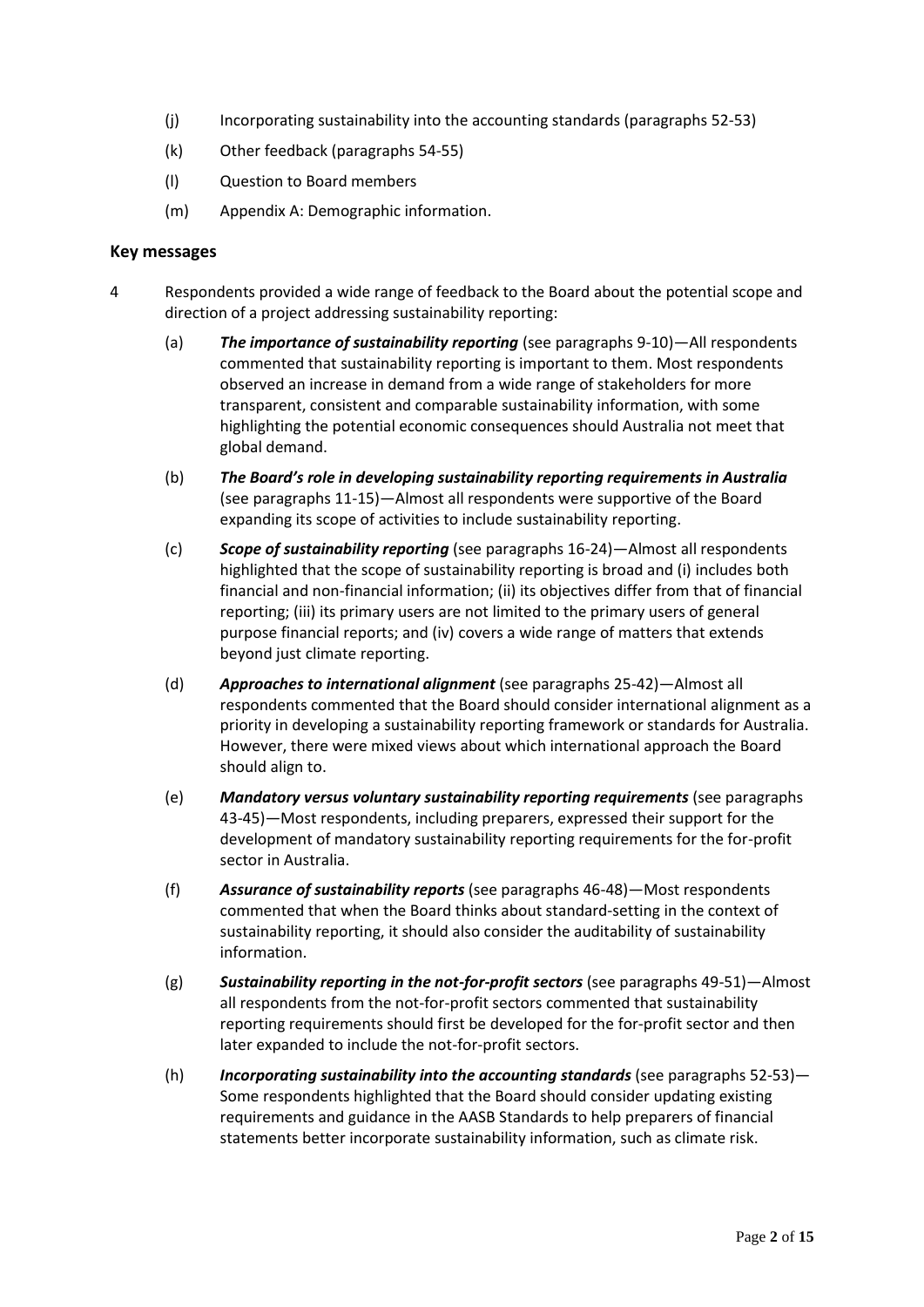# **Background and methodology**

- 5 Staff reached out to over 120 stakeholders<sup>2</sup>. At the date of this paper, the Board has received 33 responses through one-to-one and group meetings relating to sustainability reporting from a wide range of stakeholders. Appendix A provides a summary of type of respondent. There were mixed views across the types of respondents and staff have highlighted any identified trends in responses<sup>3</sup>.
- 6 Responses so far have been primarily received through engagement in outreach meetings (both one-to-one and group meetings). One written submission has been received at the date of this paper (see Agenda Paper 5.1). All written submissions to ITC 46 and a summary of the ITC 46 roundtable discussion (planned for 17 February 2022) will be tabled with the Board at a future meeting. The comment period for ITC 46 will close 18 February 2022.

#### **ITC 46** *AASB Agenda Consultation 2022-2026*

- 7 ITC 46 requested feedback on the projects the Board should be prioritising in the five-year period from 2022 to 2026. As part of ITC 46, the Board recommended adding sustainability reporting to its work program.
- 8 In particular, the Board requested feedback about sustainability reporting as part of:
	- (a) Potential projects—projects recommended by the Board but for which the Board has not yet considered the scope of. In addition to two other projects (being service performance reporting and digital financial reporting), the Board recommended adding sustainability reporting to its work program and asked stakeholders:
		- (i) whether they agreed that the Board should add sustainability reporting to its work program and what the scope of such a project should be; and
		- (ii) what priority they think should be given to a project on sustainability reporting—high, medium or low.
	- (b) Potential research projects—to enable the Board to better understand the topic, the Board suggested adding a sustainability reporting project to its research program and asked stakeholders about what they thought the scope of such a project should be.

# **The importance of sustainability reporting**

- 9 All respondents commented that sustainability reporting is important to them. These respondents observed that sustainability reporting is important for the following reasons:
	- (a) almost all respondents, including preparers, highlighted the growing demand for sustainability information by a broad range of stakeholders that go beyond investors;
	- (b) most respondents noted that sustainability reporting is needed to demonstrate that the focus is not only on financial statements and metrics, but on the broader impacts

<sup>3</sup> This paper uses the following terms to describe the extent to which particular feedback was provided by respondents:

| Term       | Extent of response among respondents              |
|------------|---------------------------------------------------|
| Almost all | all expect a very small minority                  |
| Most       | a large majority, with more than a few exceptions |
| Many       | a small majority or large minority                |
| Some       | a small minority, but more than a few             |
| A few      | a very small minority                             |

<sup>&</sup>lt;sup>2</sup> See Agenda Paper 5.1 for a detailed breakdown of stakeholders from whom staff have sought feedback.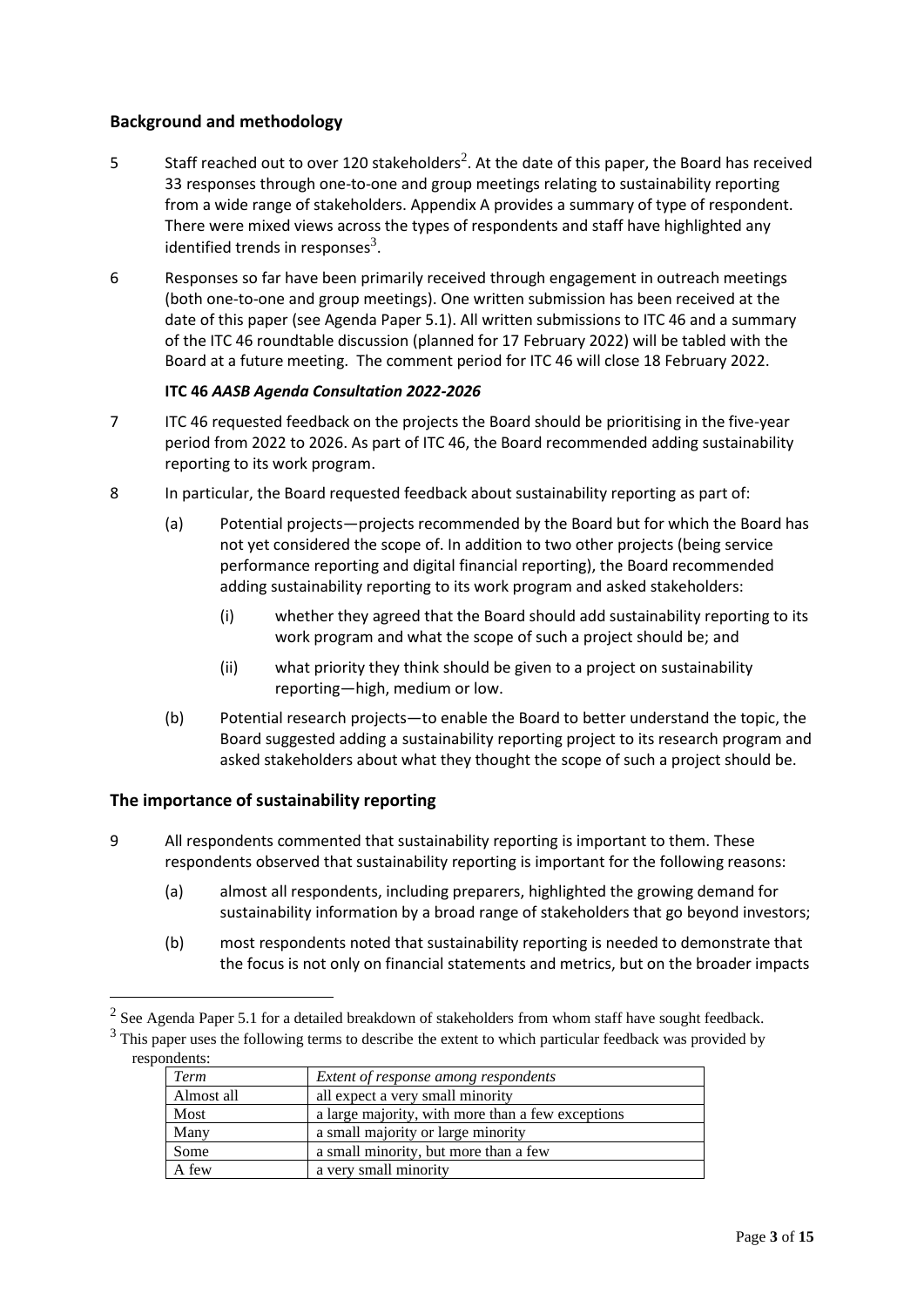an entity has. For example, some of these respondents commented that sustainability reporting:

- (i) should be equivalent to financial reporting as both are equally important;
- (ii) and financial reporting are interdependent—that is, you can't effectively report on one without also reporting on the other; and
- (iii) is integral to understanding an entity's performance, financial position, and resilience;
- (c) most respondents noted that sustainability reporting is needed to hold entities accountable for their impact. For example, these respondents, including preparers, expressed their concern about greenwashing, a practice whereby entities focus only on disclosing their positive impacts and dismiss or obscure information about their negative impacts;
- (d) many respondents commented that sustainability reporting is important because stakeholders want to understand better the costs associated with sustainability matters such as climate change. For example, one respondent observed that the recent catastrophic fires in Australia likely resulted in a significant and ongoing cost to insurers, but that this cost has not been highlighted or identified anywhere;
- (e) some respondents commented that sustainability reporting helps support financial stability in the Australian economy. For example, these respondents noted that:
	- (i) the broader economic ramifications of not reporting sustainability information will be significant. For example, Australian entities will likely be penalised or fined by foreign investors and economies for not reporting sustainability information; and
	- (ii) sustainability reporting helps stakeholders better understand the impacts of an entity on the Australian economy. For example, Australia's biodiversity is highly sensitive, and as such, stakeholders need to understand better the costs and benefits of when biodiversity is impacted; and
- (f) some respondents commented that sustainability reporting helps directors and senior management meet their reporting obligations. For example, these respondents observed recent lawsuits regarding director negligence where climate risk had not been disclosed despite being material to stakeholders<sup>4</sup>.
- 10 Furthermore, almost all respondents observed that there has been an increased focus on sustainability information by a wide range of stakeholders in recent years, including investors. For example, most respondents observed that stakeholders are increasingly demanding sustainability information because it is material to their decision-making. These respondents commented that sustainability information is being requested by a range of stakeholders such as:
	- (a) primary users of financial statements (being existing and potential investors, lenders and other creditors);
	- (b) analysts and ratings agencies;
	- (c) existing and potential customers;
	- (d) governments and regulators (both domestic and foreign);

<sup>&</sup>lt;sup>4</sup> [https://www.theguardian.com/australia-news/2017/aug/08/commonwealth-bank-shareholders-sue-over](https://www.theguardian.com/australia-news/2017/aug/08/commonwealth-bank-shareholders-sue-over-inadequate-disclosure-of-climate-change-risks)[inadequate-disclosure-of-climate-change-risks](https://www.theguardian.com/australia-news/2017/aug/08/commonwealth-bank-shareholders-sue-over-inadequate-disclosure-of-climate-change-risks)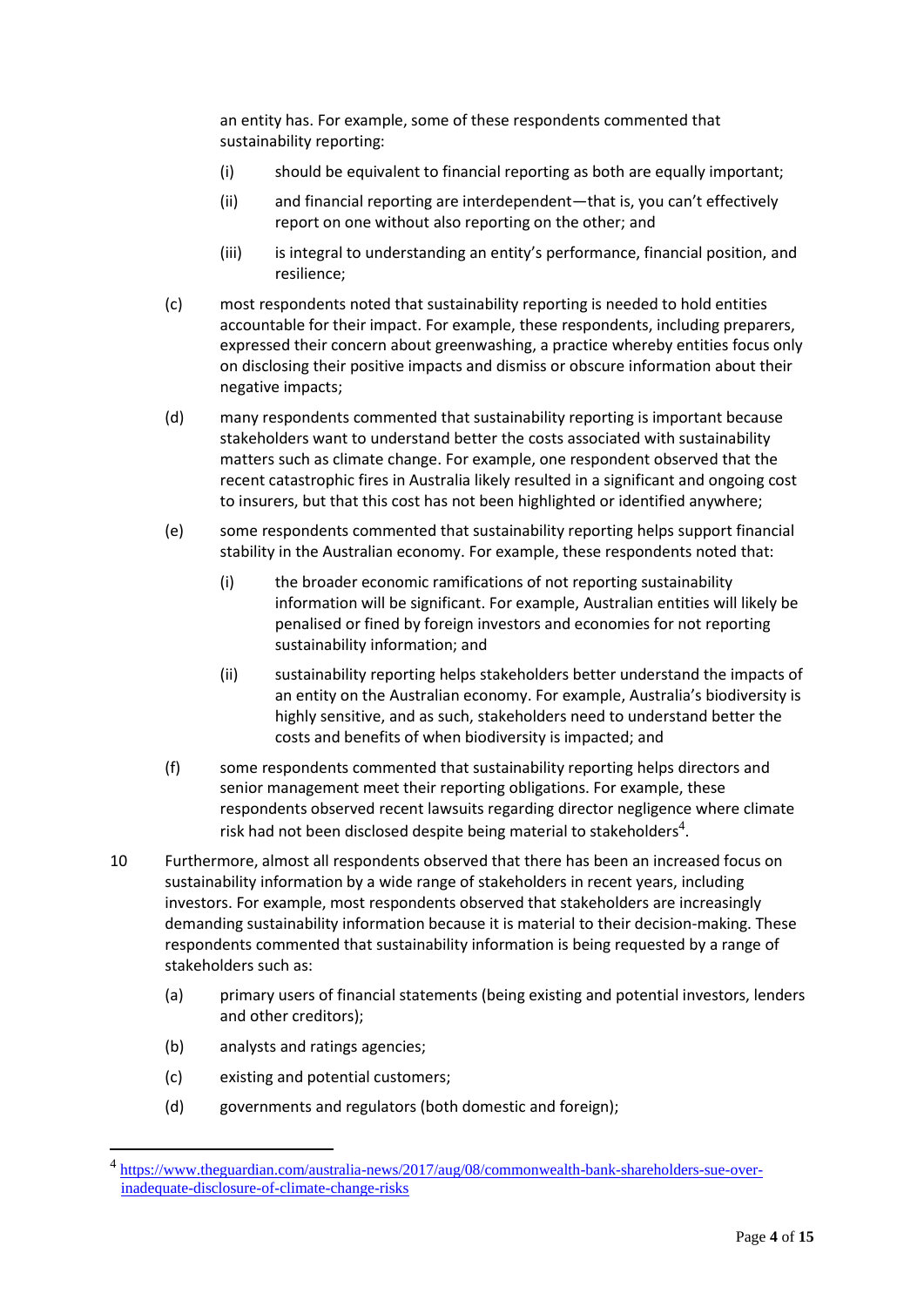- (e) insurance providers; and
- (f) internal stakeholders such as existing and potential employees, the board and senior management.

#### **The Board's role in developing sustainability reporting requirements in Australia**

- 11 Almost all respondents were supportive of the Board expanding its scope of activities to include sustainability reporting:
	- (a) most respondents highlighted the Board's standard-setting experience and transparent due process—in particular, these respondents highlighted the Board's reputation for developing high-quality accounting standards;
	- (b) many respondents commented that the Board is well placed to develop sustainability reporting requirements because:
		- (i) it operates outside day-to-day politics;
		- (ii) it can leverage its existing relationship with the IFRS Foundation to ensure Australia's views are well represented; and
		- (iii) it can leverage its existing relationships with other government bodies and regulators to best succeed in this space; and
	- (c) some respondents commented that the Board is the only standard-setting body in Australia that has the expertise and experience necessary to bridge the gap between sustainability and financial reporting.
- 12 Most respondents commented that a project addressing sustainability reporting should be considered a high priority for the Board. These respondents observed that current sustainability reporting is simply an exercise in meeting stakeholder expectations which are constantly changing. In their view, there is an urgent need to develop sustainability reporting requirements to provide clarity in the market.
- 13 However, many of these respondents and respondents that were not supportive of the Board expanding its activities to include sustainability reporting had the following concerns:
	- (a) lack of sufficient resources—that is, many respondents highlighted:
		- (i) the Board's existing work program and expressed concern that a project addressing sustainability reporting would divert resources from important accounting standard-setting projects; and
		- (ii) the Board's lack of expertise in sustainability reporting; and
	- (b) lack of knowledge and skills in the domestic market—some respondents highlighted that the Australian market lacks sufficient knowledge and expertise in sustainability reporting and commented that to be successful, the Board will need to also focus on educating the market so that domestic stakeholders understand the value of sustainability reporting.
- 14 Of those respondents who commented that a project addressing sustainability reporting should not be considered a high priority for the Board many noted that, while a project addressing sustainability reporting is important, it is no more important than other existing projects on the Board's work program.
- 15 A few respondents commented that sustainability reporting requirements should not be written in the same way as accounting standards. These respondents commented that, in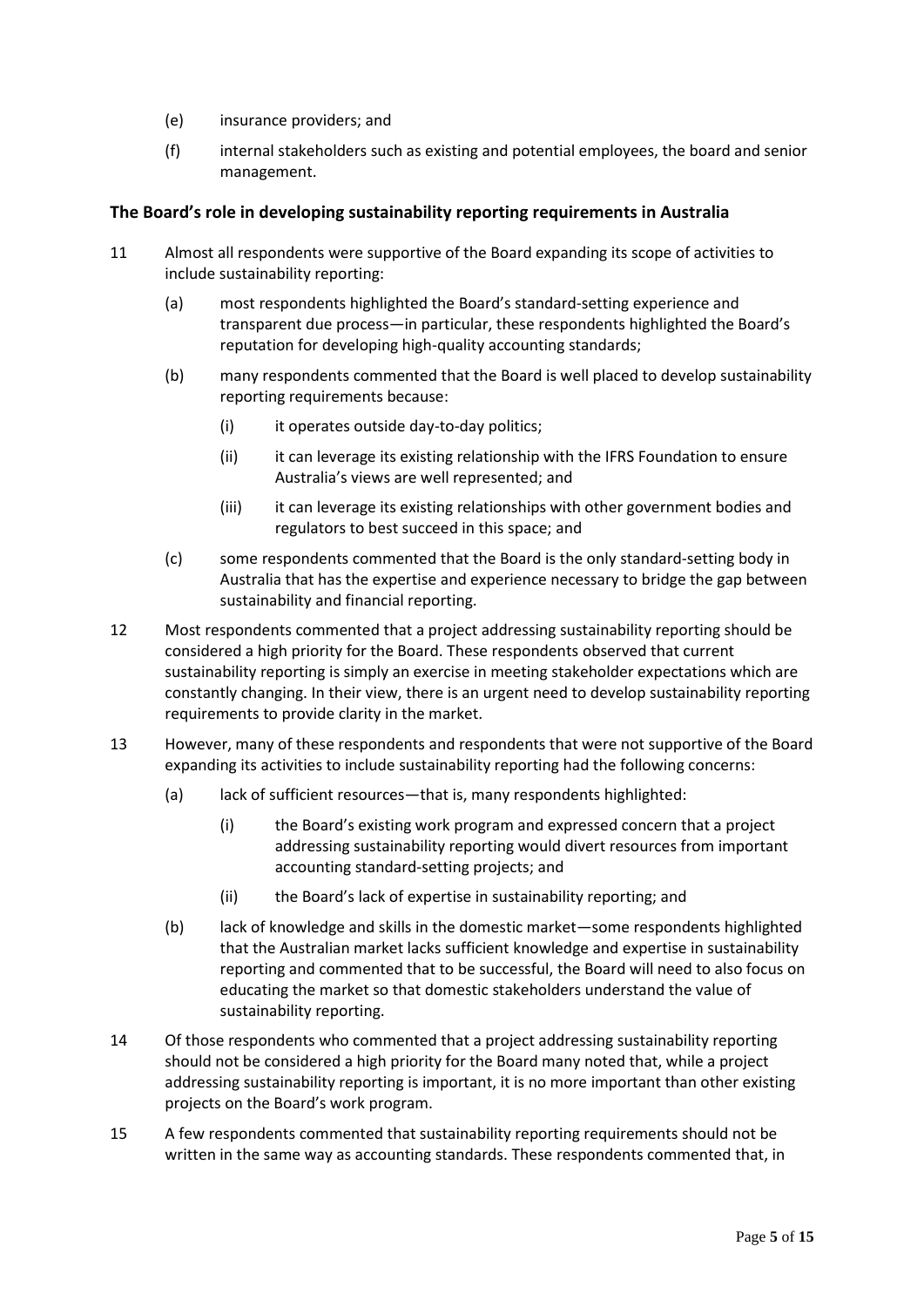their view, sustainability reporting requirements should be less burdensome because more flexibility is needed in sustainability reporting due to its ongoing and rapid evolution.

# **The scope of sustainability reporting**

- 16 Almost all respondents commented on the scope of sustainability reporting. In particular, respondents highlighted the following areas of scope that they think the Board should consider when making decisions about the scope and direction of a project addressing sustainability reporting:
	- (a) sustainability reporting includes both financial and non-financial information, not only non-financial information or information outside the scope of general purpose financial reporting (see paragraphs 17-18);
	- (b) the objective of sustainability reporting differs from the objective of financial reporting, and consequently, the scope of sustainability reporting goes beyond that of financial reporting (see paragraphs 19-20);
	- (c) users of sustainability reports include primary users of general purpose financial reports (users of financial reports), but are not limited to those users—that is, sustainability reports are intended for a much broader audience than financial reports (see paragraphs 21-22); and
	- (d) sustainability reporting includes climate reporting but should not be limited to climate reporting (see paragraphs 23-24).

#### **Financial versus non-financial information**

- 17 Almost all respondents commented that sustainability reporting, like financial reporting, encompasses both financial and non-financial information. For example, a few respondents observed that while sustainability information itself may not always be financial in nature, it has financial consequences both in the short and long term which should be communicated in a sustainability report.
- 18 Of those respondents who responded to ITC 48 *Extended External Reporting*, almost all disagreed with the statement that sustainability reporting is limited to being a non-financial reporting matter. 5

#### **Objective of sustainability reporting**

- 19 Most respondents commented that the objective of sustainability reporting is better transparency around measuring and reporting on the impacts of an entity's operations on sustainable development. A few of these respondents noted that, should the project only focus on a narrow aspect of sustainability reporting (such as only focusing on financial impacts), it should not be referred to as sustainability reporting as it causes confusion in the market and is misleading.
- 20 Some respondents observed that the objective of sustainability reporting (as described in paragraph 19) complements the objective of financial reporting, which focuses only on the financial impacts of an entity's operations. In their view, sustainability reporting is a lens through which to communicate with a broader range of stakeholders, including users of financial reports.

<sup>5</sup> See Agenda Paper 3.5 *Feedback summary—ITC 48* Extended External Reporting.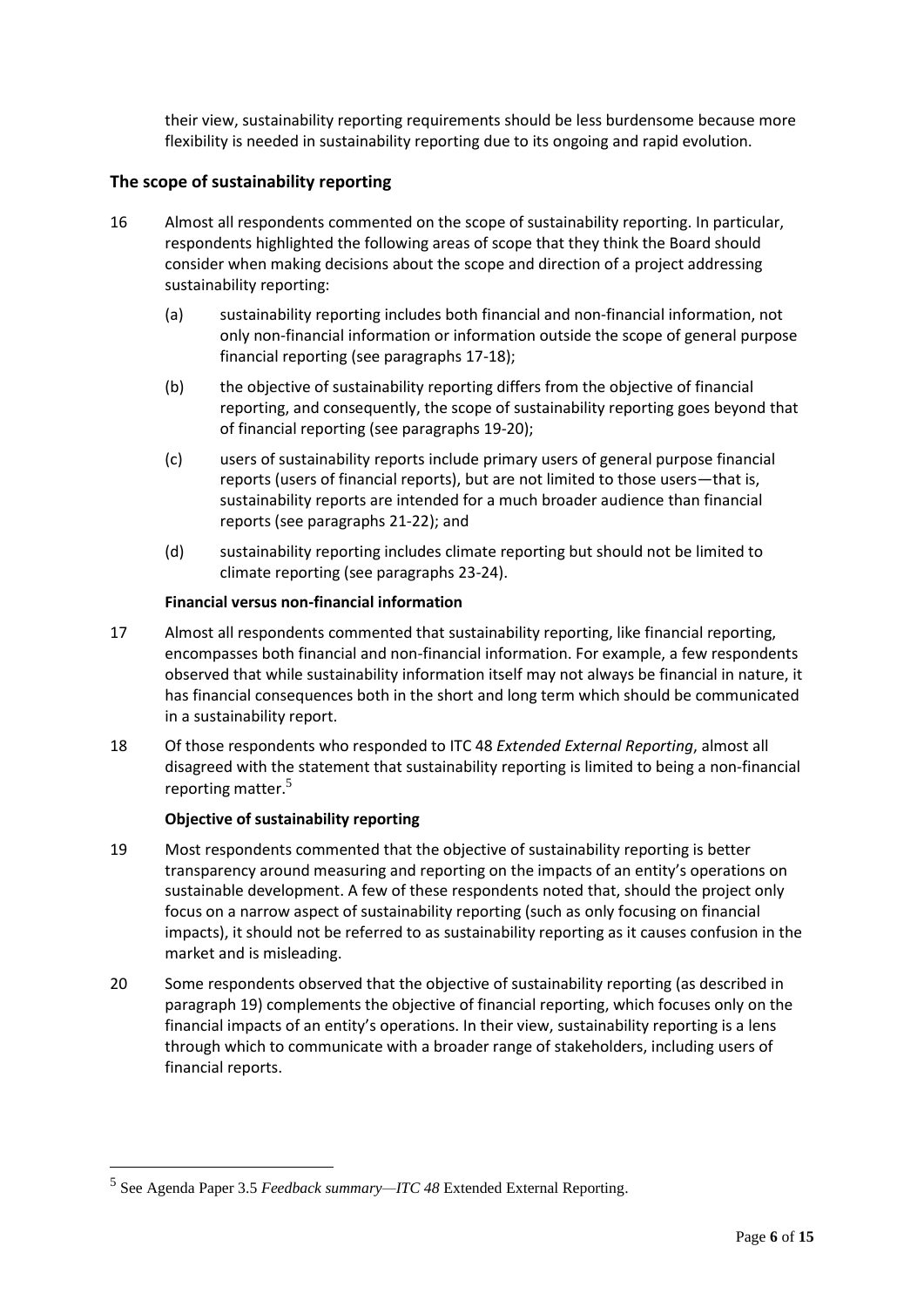#### **Users of sustainability and financial reports**

- 21 Almost all respondents commented that sustainability reporting is intended for a broader audience than financial reporting<sup>6</sup>. For example, many of the preparers that responded noted that sustainability reporting is critical to them because it gives them the social license to operate—that is, sustainability reporting is integral to communicating with the communities in which they operate.
- 22 However, some respondents, particularly from the for-profit sector, noted that focusing initially on meeting investors' information needs is appropriate provided the intention would be to broaden the scope beyond investors in the long term.

#### **Sustainability reporting topics**

- 23 Almost all respondents commented that climate reporting was the best topic to start with because there is global consensus that climate change exists and needs to be addressed (see also Agenda Paper 3.5 *Feedback summary—ITC 48* Extended External Reporting).
- 24 However, almost all respondents also commented that while sustainability reporting includes climate reporting, it should be made clear that sustainability reporting goes beyond that and addresses other topics (see also Agenda Paper 3.5). For example, many respondents observed that there are other sustainability reporting topics that are equally as important such as:
	- (a) biodiversity;
	- (b) indigenous and human rights;
	- (c) modern slavery;
	- (d) data privacy and management; and
	- (e) environment and nature.

# **Approaches to international alignment**

- 25 Almost all respondents commented that, should the Board decide to develop sustainability reporting requirements in Australia, international alignment should be considered a priority:
	- (a) many respondents commented that internationally consistent and comparable sustainability reporting would be the key to its success in Australia in the long term;
	- (b) many respondents commented that it would affect international competitiveness and participation if the Australian approach was not consistent with what was done internationally. For example, these respondents noted that:
		- (i) entities that are headquartered in Australia rely on international investment and would be obligated to report applying an internationally aligned framework or standards should they wish to engage with international market participants; and
		- (ii) international alignment simplifies the market and makes sustainability information more accessible to both domestic and international market participants;
	- (c) some respondents commented that international alignment would likely reduce the cost of sustainability reporting for preparers that need to meet the reporting

<sup>6</sup> Paragraph 1.5 of the IFRS *Conceptual Framework for Financial Reporting* defines primary users of general purpose financial reports as being existing and potential investors, lenders and other creditors.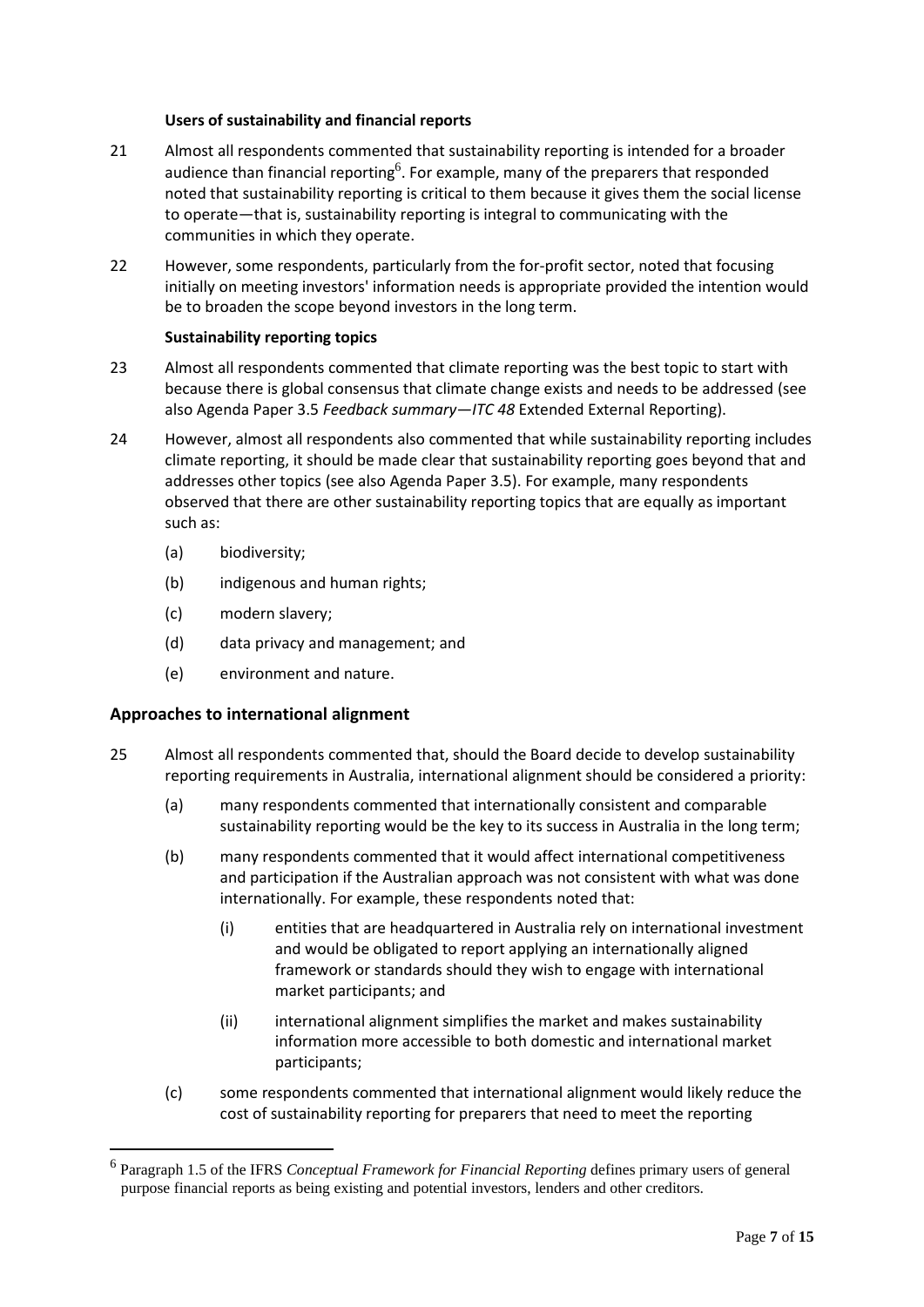requirements of multiple jurisdictions. For example, some respondents observed that in other jurisdictions, such requirements are being mandated, and it would be burdensome if Australia's approach did not align with those; and

- (d) a few respondents commented that international alignment would increase the relevance of sustainability reporting.
- 26 Instead of developing its own sustainability framework and/or standards, these respondents also commented that the Board should seek to leverage off the work of existing and wellestablished international sustainability reporting standard-setters and framework providers. However, there were mixed views about the international and jurisdictional perspectives the Board should align to:
	- (a) International Sustainability Standards Board (ISSB) (see paragraphs 27-34);
	- (b) Global Reporting Initiative (GRI) (see paragraphs 35-38);
	- (c) TCFD Recommendations (see paragraph 39);
	- (d) International Integrated Reporting Council (IIRC) (see paragraph 40); and
	- (e) European Union (see paragraphs 41-42).

#### **International Sustainability Standards Board (ISSB)**

- 27 Most respondents commented on the recent establishment of the ISSB. However, there were mixed views about whether the Board should align with the approach of the ISSB.
- 28 Of those respondents that supported alignment with the ISSB's approach:
	- (a) many respondents commented that it would be easier to adopt the approach of the ISSB to get initial buy-in as it will likely help reduce the regulatory burden of reporting for preparers. Of these respondents, some commented that the Board should only use the ISSB's approach as a starting point and build on it to develop the most appropriate reporting to meet Australian stakeholder needs;
	- (b) some respondents commented that the ISSB would be leading the effort in bringing much-needed clarity to sustainability reporting; therefore, it makes the most sense to align with their approach;
	- (c) some respondents noted the ISSB, as part of the IFRS Foundation, is well placed to bridge the gap between sustainability and financial reporting; and
	- (d) a few respondents commented that, due to the complexity of existing sustainability reporting standards and frameworks, the Board would be more likely to be successful should it leverage off the work of the ISSB, which consolidates multiple sustainability reporting standards and frameworks<sup>7</sup>.
- 29 However, these respondents, and many respondents that were not supportive of the ISSB's approach, also had concerns about certain aspects of their approach. In particular, these respondents had concerns about:
	- (a) the definition of material proposed in the prototype standard *General Requirements for the Disclosure of Sustainability-related Financial Information* (see paragraphs 31- 33); and
	- (b) the focus on disclosures only (see paragraph 34).

<sup>7</sup> In November 2021, the Value Reporting Foundation (made up of the International Integrated Reporting Council and the Sustainability Accounting Standards Board) and the Climate Disclosure Standards Board announced their intent to consolidate with the IFRS Foundation.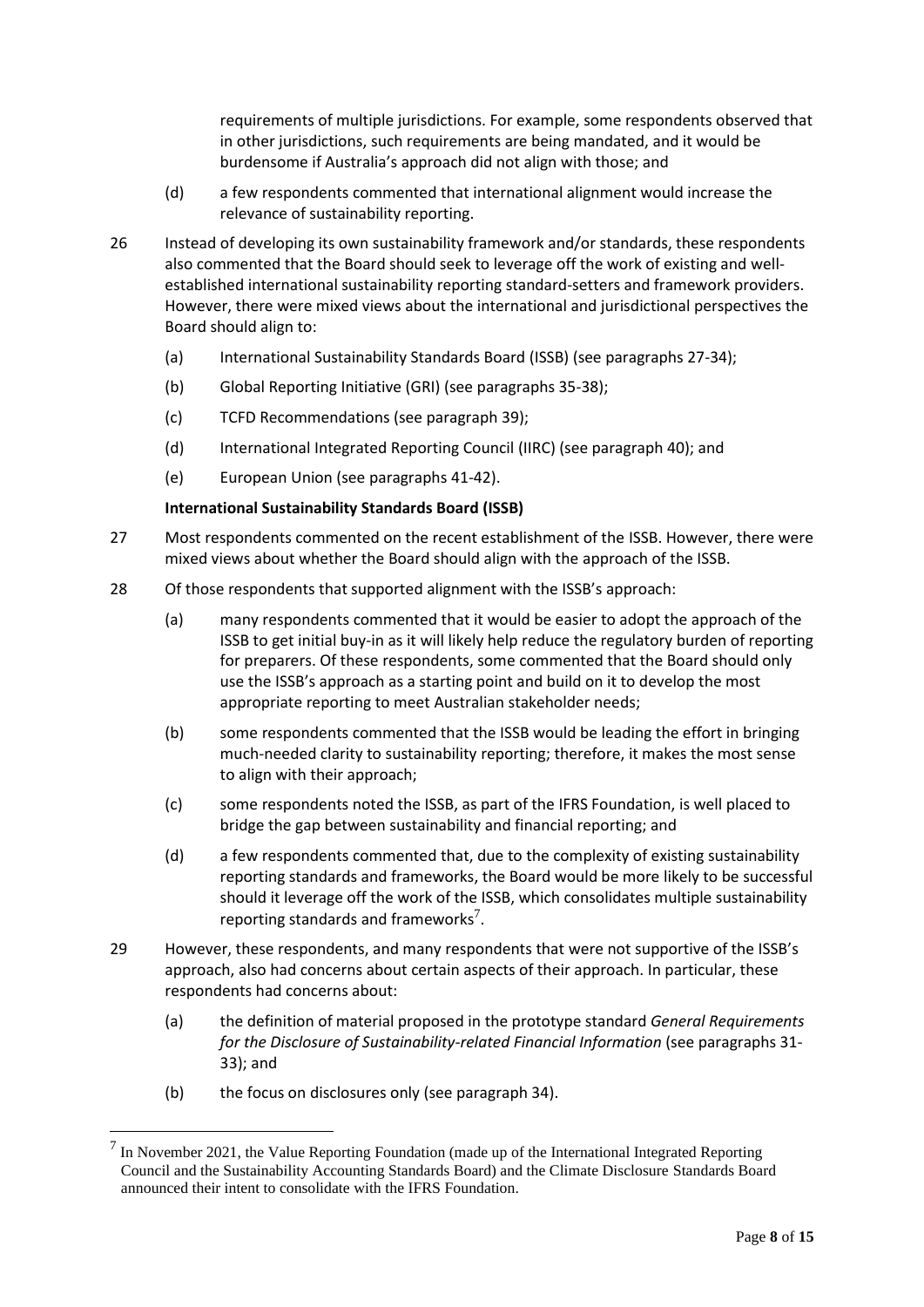- 30 Of the respondents who were not supportive of the ISSB's approach, most raised the same concerns as those outlined in paragraph 29. In addition to those concerns, these respondents also commented that they were not supportive of the ISSB's approach because:
	- (a) the ISSB's approach would not be fit for purpose in the long term as it doesn't hold entities accountable for their impacts on sustainable development—a few of these respondents also commented that the Board shouldn't waste resources on an approach that would not be relevant in the long term;
	- (b) applying such a narrow focus will increase the burden of reporting as preparers will still be obligated to meet the information needs of users of sustainability reports which go beyond the information needs of users of financial reports. For example, a few preparers highlighted that, because of their affiliation with the International Council of Mining and Metals, they will have to continue to report applying the GRI framework and standards regardless of the ISSB's approach;
	- (c) the ISSB will not be successful because no jurisdictions are committing to their approach despite being supportive of the direction of the ISSB; and
	- (d) the ISSB would be unlikely to expand or change its approach to address the information needs of multiple stakeholders, as demonstrated by the lack of ongoing involvement of the GRI in the ISSB's approach.

#### *Definition of material*

- 31 The proposed prototype standard *General Requirements for the Disclosure of Sustainabilityrelated Financial Information* states that:
	- *10 … Sustainability-related financial information is material if omitting, misstating or obscuring that information could reasonably be expected to influence decisions that primary users of general purpose financial reports make on the basis of those reports.*
	- *11 Sustainability-related financial information influences those decisions if it influences users' assessments of the value, timing and certainty of the entity's future cash flows, and hence users' assessment of the entity's enterprise value.*
- 32 Some respondents commented that, while they support the direction of the ISSB, they were concerned about the proposed definition of material which aligns with the definition in the IFRS *Conceptual Framework for Financial Reporting*, and which was broadly developed to support the International Accounting Standards Board's standard-setting activities. Consequently, these respondents commented that the definition is not appropriate in the context of sustainability reporting because:
	- (a) the objective of sustainability reporting differs from that of financial reporting—that is, the objective of sustainability reporting is to measure and report on the impact of an entity's operations on sustainable development, not to measure and report information that will influence the decision-making of users of financial reports (see also paragraphs 19-20);
	- (b) the proposed definition is too narrow in scope as it dismisses the information needs of all other users of sustainability reports—that is, while users of sustainability reports include users of financial reports, they are not limited to those users (see also paragraphs 21-22); and
	- (c) in their view, the focus on financial impacts on an entity's operations will:
		- (i) not result in the disclosure of information that is relevant to users of sustainability reports; and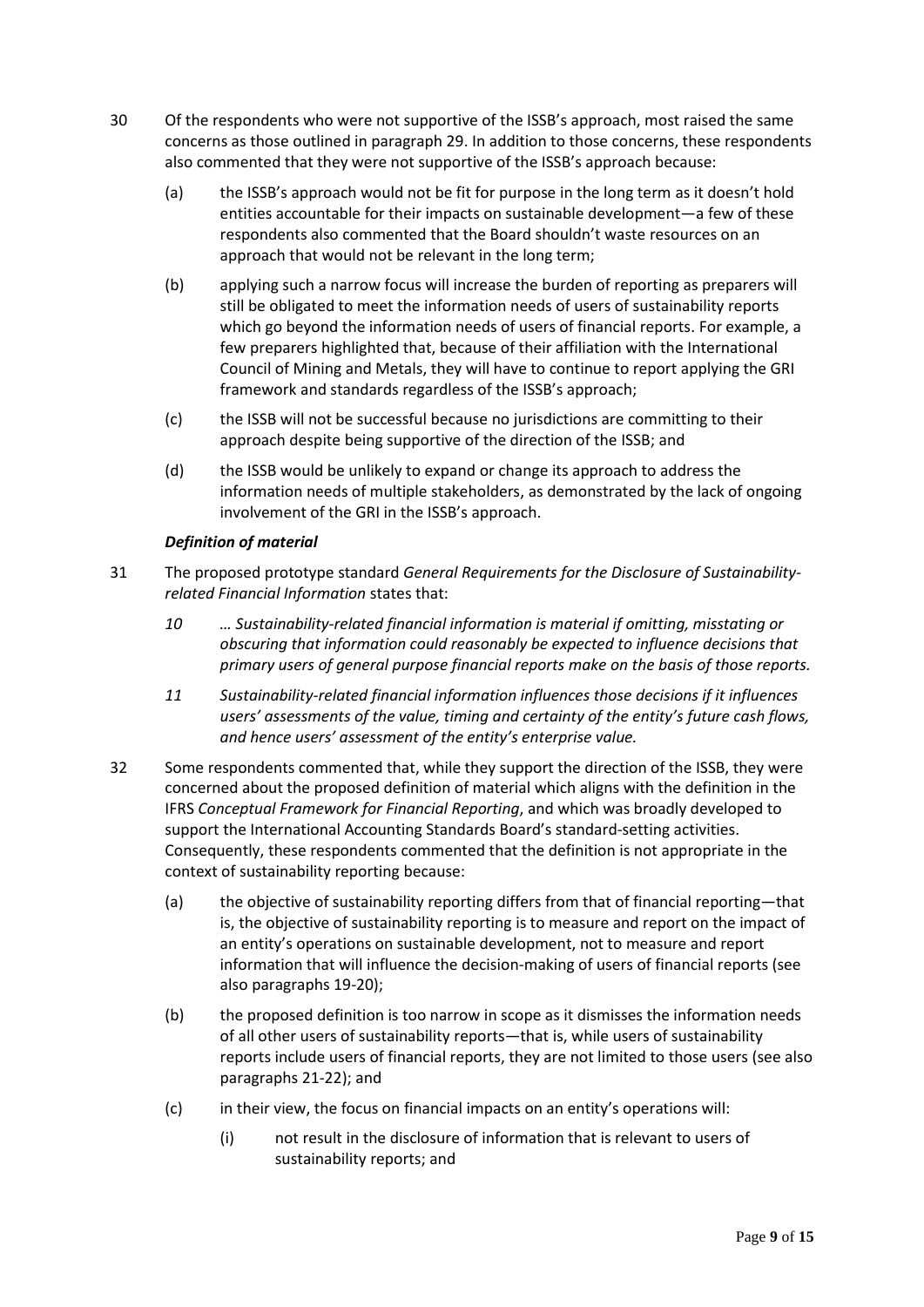- (ii) enable entities to engage in greenwashing by allowing them to stop reporting (or not report) on their impacts on sustainable development.
- 33 A few respondents noted that material sustainability risks will also be material financial risks. That is, material sustainability risks will, in their view, materially affect the financial statements in the medium to long term—so, despite the narrow scope of the proposed definition, it should provide the coverage being sought for when applied.

#### *Disclosure requirements*

34 The prototype standards are predominantly focused on disclosure and provide limited authoritative guidance on measuring sustainability information. Some respondents commented that widespread consistency and comparability in sustainability reporting would not be achieved unless measurement and recognition of sustainability information were also addressed. In their view, an approach which focuses only on disclosure requirements without also providing guidance on how to prepare those disclosures will not result in the consistency and comparability which is being sought for in sustainability reporting.

#### **Global Reporting Initiative (GRI)**

- 35 Most respondents, in particular preparers, observed that the GRI is the dominant sustainability reporting framework applied in Australia<sup>8</sup>, and as such, some were supportive of an approach which would see the Board align with the GRI framework and standards. These respondents also supported alignment with the GRI for the following reasons:
	- (a) in their view, the GRI is the most sophisticated and comprehensive framework for sustainability reporting that is well-established and has a long history, so it shouldn't be dismissed by the Board without consideration;
	- (b) unlike the ISSB's approach, the GRI seeks to meet the information needs of users of both sustainability and financial reports;
	- (c) given that GRI is the dominant sustainability reporting framework in Australia, the path of least resistance would be alignment with the GRI; and
	- (d) their expectation is that, in the long term, the sustainability reporting environment will align with the GRI, so it doesn't make sense to narrow the scope of sustainability reporting in the short or medium term.
- 36 Some respondents, in particular preparers, observed that applying the GRI framework and standards is resource intensive. However, they also commented that the outcome is a sustainability report that is relevant to the users of sustainability reports.
- 37 A few respondents, excluding preparers, were not supportive of the potential alignment with the GRI. In their view, the GRI's concept of double (or dynamic) materiality (which focuses on the involvement of a broad range of stakeholders in the assessment of materiality of sustainability information) is too difficult to apply.
- 38 A few respondents observed that an approach that predominantly aligns with the GRI has been proposed by the European Union (EU) and is expected to be finalised and applicable in 2023 (see also paragraphs 41-42). $^{9}$

<sup>8</sup> See also Agenda Paper 3.6 *Preliminary academic literature review*.

<sup>9</sup> For more information about EU's perspective refer to Agenda Paper 3.3 *Australian and selected jurisdictional perspectives*.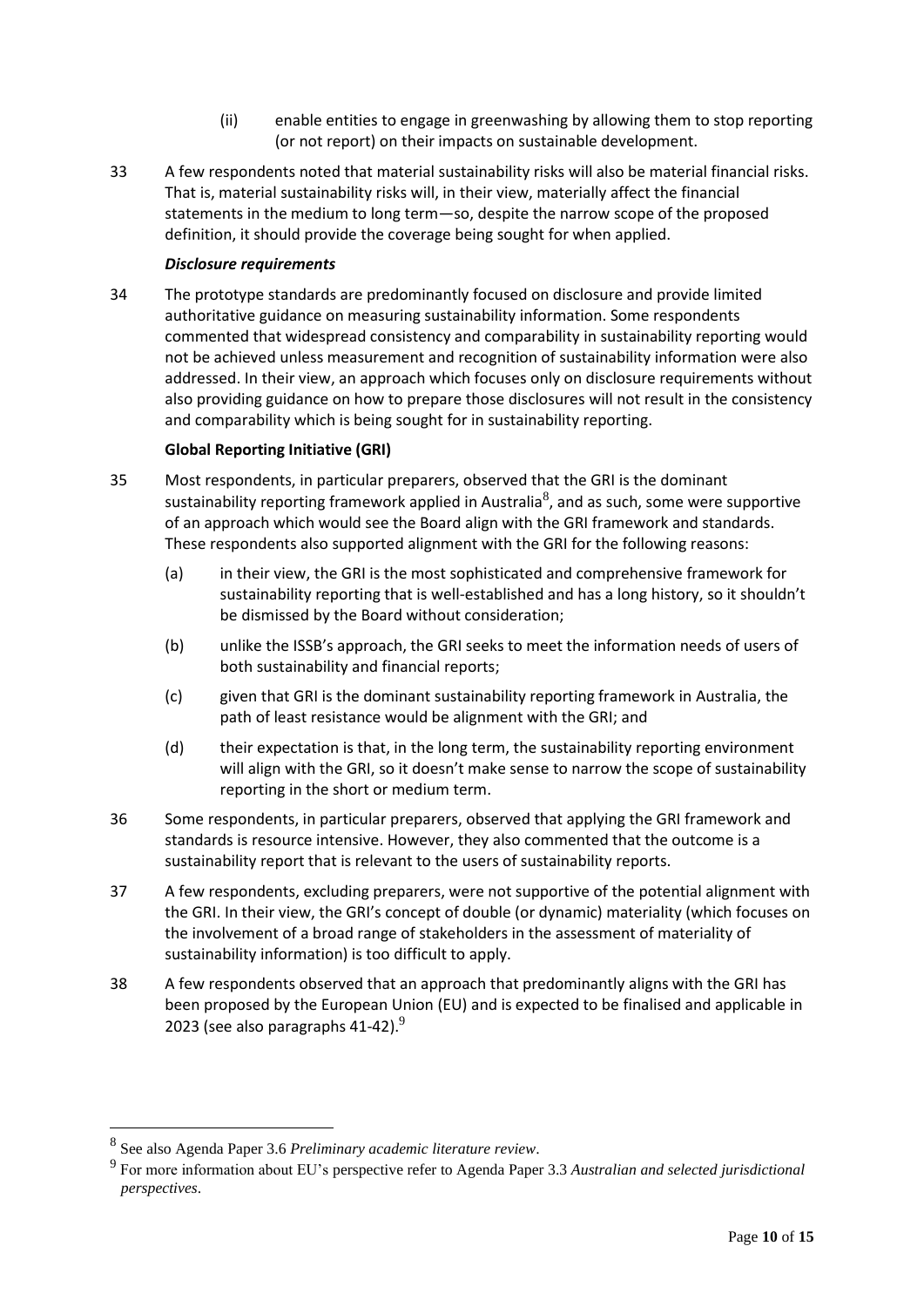#### **Task Force on Climate-Related Financial Disclosures (TCFD) Recommendations**

39 Most respondents, including respondents to ITC 48 $^{10}$ , were supportive of an approach to climate reporting which aligns with the TCFD Recommendations. However, some respondents observed that because the TCFD Recommendations are not a framework or set of standards, it lacks the specificity needed to result in relevant disclosures. These respondents suggested the Board expand on the TCFD Recommendations and provide guidance on how to apply them.

#### **International Integrated Reporting Council (IIRC)**

40 A few respondents commented on the Integrated Reporting (<IR>) Framework as issued by the IIRC. While no respondents suggested the Board's approach align with the <IR> Framework, a few respondents commented that the Board should consider the 'capitals model' of the <IR> Framework<sup>11</sup> because, similar to the GRI, it requires engaging with stakeholders and translating an entity's operations and strategy into value for those stakeholders.<sup>12</sup>

#### **European Union (EU)**

- 41 A few respondents observed that the EU is currently undergoing a process to improve their sustainability reporting requirements and that this process is a joint project between the EU and the GR $1^{13}$ . These respondents suggested that aligning with the EU's approach may be most appropriate because:
	- (a) unlike the ISSB's approach, the EU's approach has considered carefully academic evidence and engaged in outreach and public consultation with a diverse range of stakeholders for whom sustainability reporting is relevant; and
	- (b) an approach that aligns with the EU's approach would better align with the UN Sustainable Development Goals.
- 42 One respondent who was not supportive of aligning with the EU's approach commented that such an approach isn't economical and will likely hinder rather than help the market.

# **Mandatory versus voluntary sustainability reporting requirements**

- 43 Most respondents were supportive of developing sustainability reporting requirements for mandatory application in the for-profit sector because, in their view:
	- (a) the consistency and comparability of sustainability reporting cannot be achieved unless it's mandated;
	- (b) preparers won't voluntarily transition to a new sustainability reporting framework or set of standards unless it's mandated;
	- (c) sustainability reporting is being mandated in other jurisdictions so it's only a matter of time until sustainability reporting is mandated in Australia;
	- (d) all sustainability reporting standards and frameworks (including the guidance in the TCFD Recommendations) are already voluntary, so respondents don't want the Board

<sup>&</sup>lt;sup>10</sup> See Agenda Paper 3.5.

<sup>&</sup>lt;sup>11</sup> The capitals identified by the IIRC are: financial capital, manufactured capital, intellectual capital, human capital, social and relationship capital, and natural capital.

<sup>&</sup>lt;sup>12</sup> For more information about the IIRC and the  $\langle$ IR> Framework refer to Agenda Paper 3.2.

 $13$  For more information about the EU's perspective refer to Agenda Paper 3.3.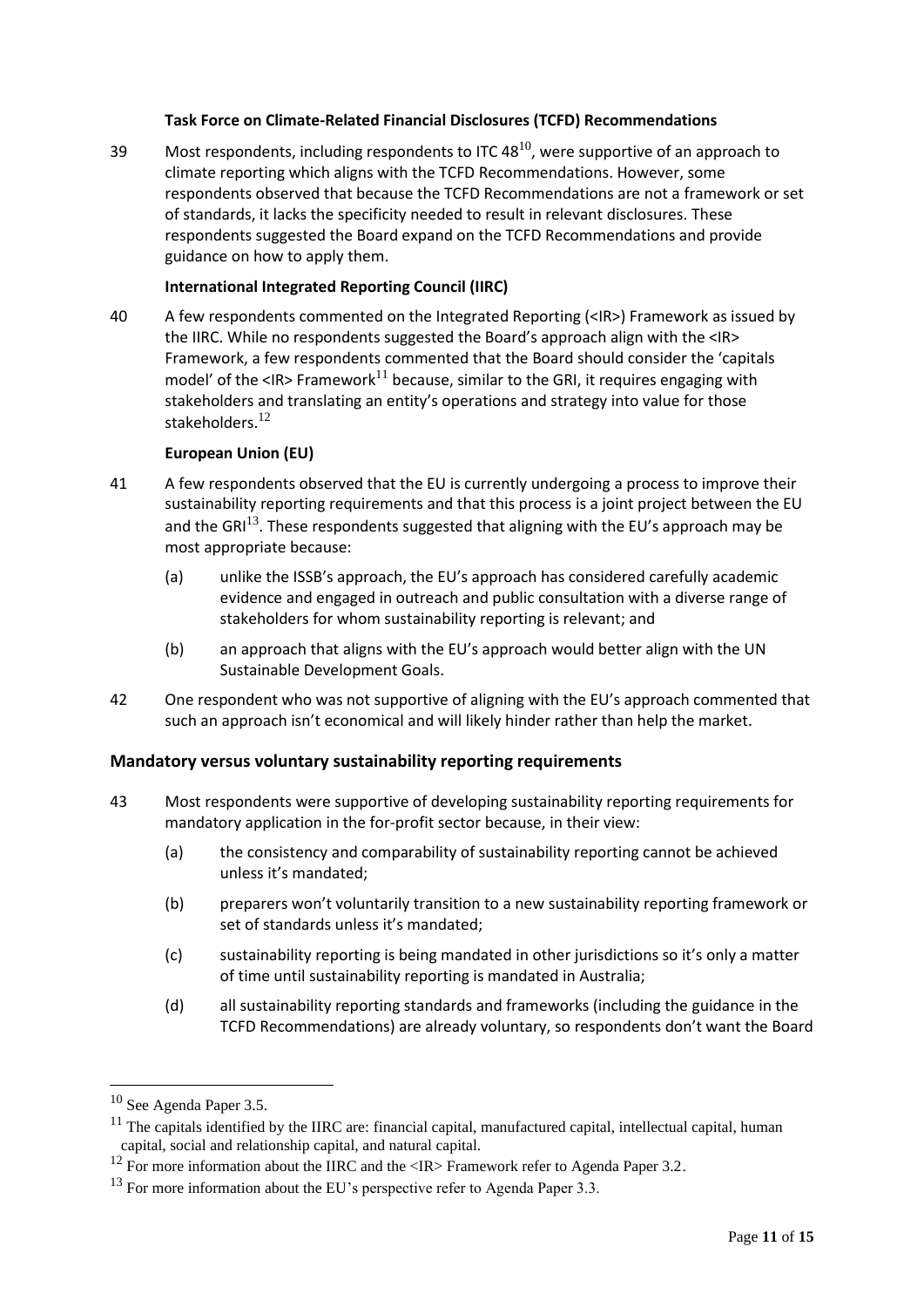to be adding to the existing selection but instead think the Board should focus on enforcing the direction of sustainability reporting; and

- (e) most voluntary disclosures tend to be biased and unregulated.
- 44 Some respondents acknowledged that it might not be possible to develop mandatory sustainability reporting requirements in the short term; however, they also acknowledge that the Board should make clear the expectation that sustainability reporting requirements will be mandated in the long term. In the interim, and to help support the transition to sustainability reporting, some of these respondents suggested that the Board consider an 'if not, why not' approach. Such an approach would see entities that do not meet a particular disclosure requirement explain why they have not met it.
- 45 A few respondents were not supportive of mandating sustainability reporting requirements for all for-profit entities. These respondents observed that small-to-medium (SME) entities already find the current financial reporting requirements burdensome. Consequently, these respondents commented that any sustainability reporting requirements should not unduly burden SME entities.

#### **Assurance of sustainability reports**

- 46 Most respondents commented that when the Board considers sustainability reporting, it should also consider the auditability of sustainability information. These respondents commented that the assurance or audit of sustainability reports:
	- (a) is critical to providing comfort to users of such reports; and
	- (b) will help ensure consistency of information between sustainability and financial reports.
- 47 Many respondents, in particular preparers, observed that limited assurance over sustainability reports already exists. However, in their experience engagements of these types are only available through the big four accounting firms. Some of these respondents were concerned by the cost of such engagements as a result of the lack of competition in the market.
- 48 A few respondents commented that it would be burdensome to SME entities if sustainability reports were subject to assurance or audit due to the cost of such assurance engagements.

# **Sustainability reporting in the not-for-profit sectors**

- 49 While supportive of the Board expanding its scope of activities to include sustainability reporting, almost all respondents from the not-for-profit (NFP) sectors commented that sustainability reporting requirements should first be developed for the for-profit sector. A few of these respondents commented that NFP entities already find existing financial reporting requirements to be burdensome and lack the resources to engage in sustainability reporting.
- 50 A few respondents from the NFP sectors commented that the Board should develop sustainability reporting requirements to make them accessible to everyone, regardless of what sector an entity is in. These respondents, and some other respondents, suggested that the Board consider alternatives similar to those in the AASB Standards, such as tiered reporting when developing sustainability reporting requirements. In their view, such an approach will ensure that all entities are subject to the same rules regardless of the sector in which they operate.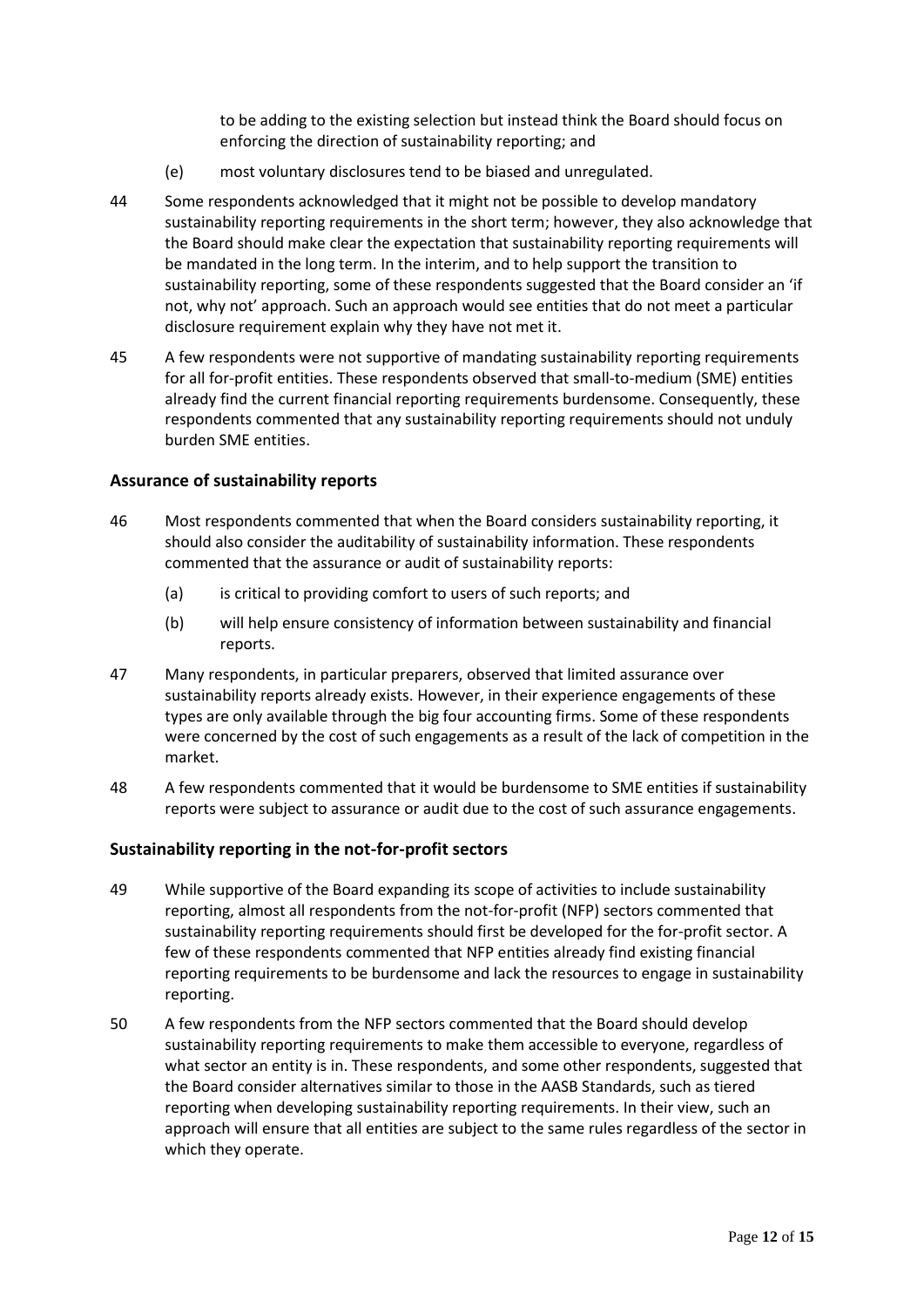51 A few respondents from the NFP sectors noted that sustainability reporting is not relevant to the sector because, for many NFP entities, sustainability is limited to whether they are financially sustainable and able to operate for the next 12-month period.

#### **Incorporating sustainability into the accounting standards**

- 52 Some respondents highlighted that, in addition to considering sustainability reporting, the Board should also consider updating existing requirements and guidance in the AASB Standards to help preparers of financial statements better incorporate sustainability information, such as climate information, in preparing the financial statements. For example:
	- (a) a few respondents commented that tax transparency could be better dealt with in the financial statements, such as by requiring entities to disclose in the notes to the financial statements how much tax is paid to foreign and domestic government taxation bodies; and
	- (b) a few respondents commented that it would be helpful if the Board considered updating the AASB Standards to help preparers better assess the effects of climate and other sustainability risks on long term asset and liability values.
- 53 A few respondents also thought the Board should consider sustainability in the context of unrecognised intangible assets (such as the value of a forest on a piece of land purchased for mineral extraction) and whether such assets should be recognised.

#### **Other feedback**

- 54 A few respondents commented that the Board should consider digital reporting while it considers sustainability reporting. These respondents thought that digital reporting can help bridge the gap between sustainability and financial reporting.
- 55 A few respondents commented that the Board should consider working with other government bodies and regulators to help incentivise preparers and make sustainability information more accessible. For example, one respondent suggested the Board work with the Australian Taxation Office to allow a temporary deduction for fees incurred in preparing sustainability reports. In their view, such an approach would enable SME and NFP entities to engage in sustainability reporting without being unduly burdened by the initial cost.

#### **Question to Board members**

#### **Question to Board members**

**Q1:** Do Board members have any questions about the summary of feedback received?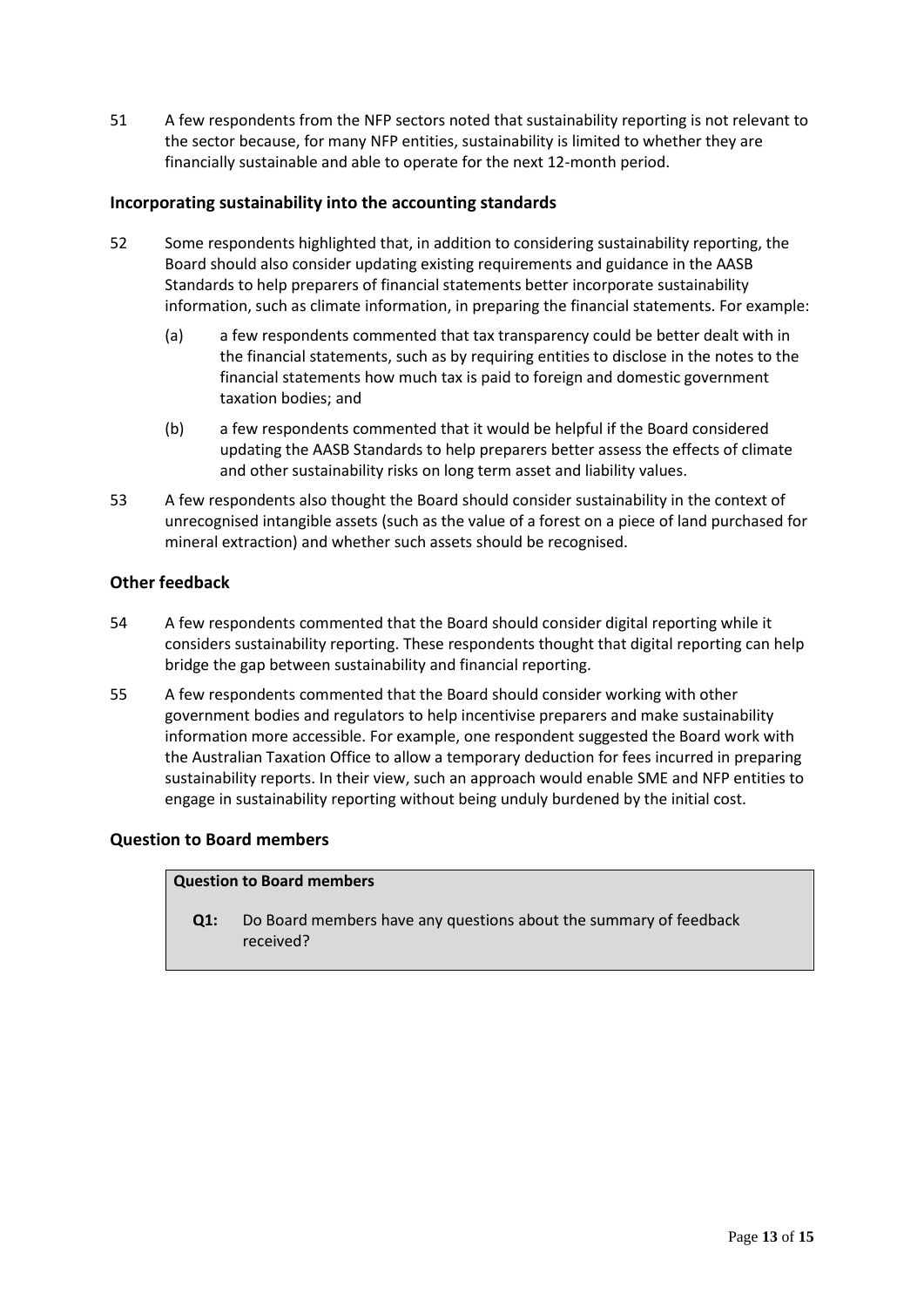#### **Appendix A: Demographic information**

A1. Staff have sought feedback from more than 120 stakeholders from all sectors and industries (see Agenda Paper 5.1). So far, we received 33 responses directly related to the Sustainability Reporting project through one-to-one and group meetings from a range of stakeholders $^{14}$ .

#### **Type of respondent**

| Type                | <b>Number of responses</b> |
|---------------------|----------------------------|
| Academic            | 6                          |
| Other <sup>15</sup> |                            |
| Preparer            | 14                         |
| User                |                            |
| Regulator           | 2                          |
| Total               | 33                         |

#### **Respondents by sector**

| <b>Sector</b>                | <b>Number of responses</b> |  |
|------------------------------|----------------------------|--|
| For-profit                   | 16                         |  |
| Not-for-profit <sup>16</sup> |                            |  |
| Other                        | 12                         |  |
| Total                        | 33                         |  |

<sup>&</sup>lt;sup>14</sup> Written submissions to ITC 46 and a summary of the ITC 46 roundtable discussion (planned for 17 February 2022) will be tabled with the Board at a future meeting.

<sup>&</sup>lt;sup>15</sup> Other is used to classify other types of respondents such as NFP committees or industry bodies that represent a wide range of stakeholders, and representatives from sustainability reporting bodies.

<sup>16</sup> Includes responses from both private and public NFP sectors.